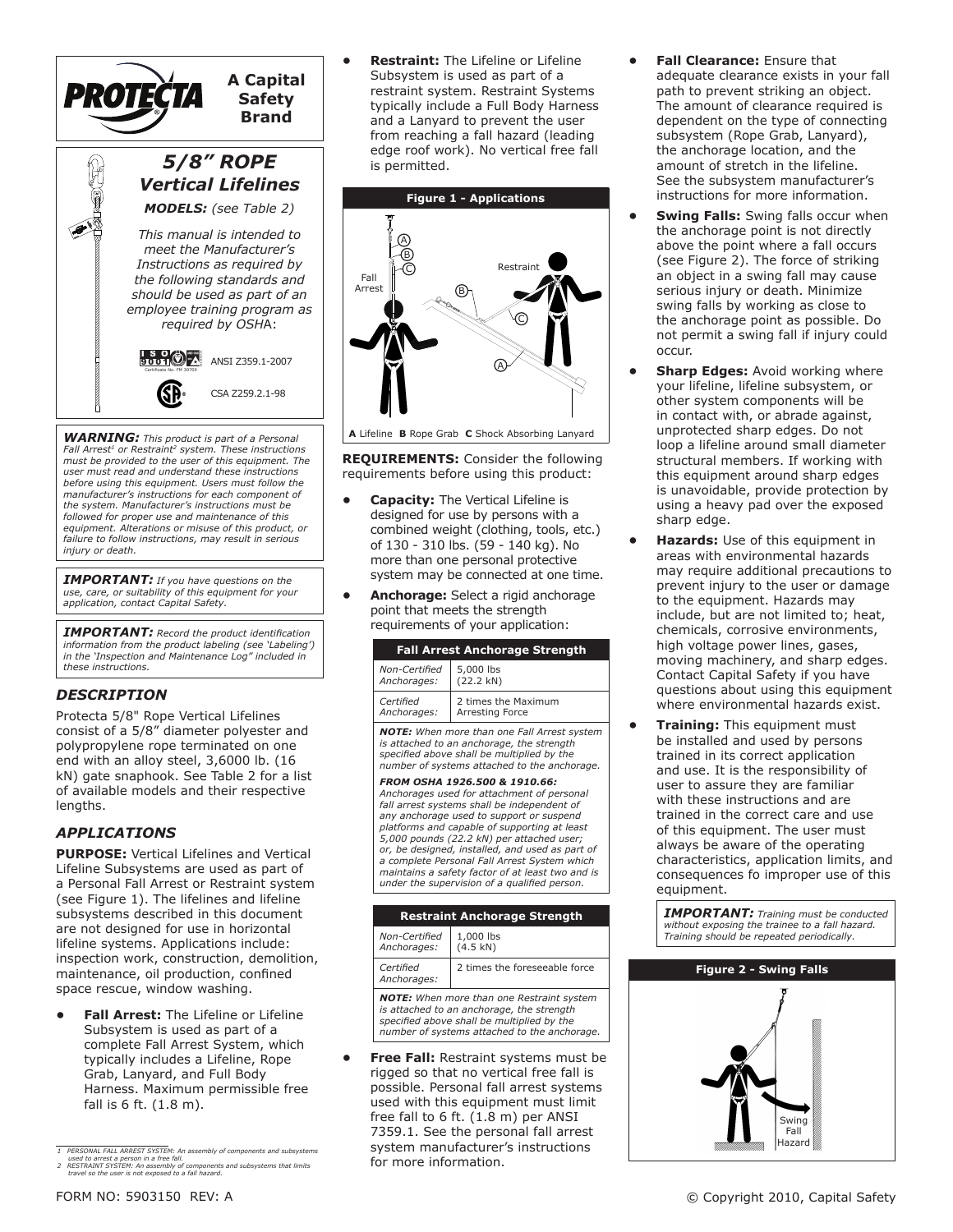# *Compatibility*

**STANDARDS:** Refer to national standards i(ncluding ANSI Z359.1), local, state, and federal requirements for more information on personal fall arrest systems and associated components.

**ROPE GRABS:** Only Capital Safety 5/8" Rope Grabs should be used with Protecta 5/8" Rope Vertical Lifelines.

**BODY SUPPORT:** Capital Safety strongly recommends the exclusive use of Protecta or DBI-SALA Full Body Harnesses with all of their fall protection systems. A body belt is not authorized for use with the Vertical Lifeline. If a fall occurs when using a body belt, it may cause unintentional release and possible suffocation due to improper body support. Substitutions fo equipment or components must not be made without the written consent of Capital Safety

## **CONNECTOR COMPATIBILITY:**

Connectors are considered to be compatible with connecting elements when they have been designed to work together in such a way that their sizes and shapes do not cause their gate mechanisms to inadvertently open regardless of how they become oriented. If the connecting element that a snap hook or carabiner attaches to is undersized or irregular in shape, a situation could occur where the connecting element applies a force to the gate of the snap hook or carabiner. This force may cause the gate (of either a selflocking or a non-locking snap hook) to open, allowing the snap hook or carabiner to disengage from the connecting point. Contact Capital Safety if you have any questions about compatibility.

Connectors (hooks, carabiners, and D-rings) must be capable of supporting at least 5,000 lbs. (22.2 kN). Connectors must be compatible with the anchorage or other system components. Do not use equipment that is not compatible. Non-compatible connectors may unintentionally disengage (see Figure 3). Connectors must be compatible in size, shape, and strength. Self-locking snap hooks and carabiners are required by ANSI Z359.1 and OSHA.

**MAKING CONNECTIONS:** Use only selflocking snap hooks and carabiners with this equipment. Use only connectors that are suitable to each application. Ensure all connections are compatible in size, shape, and strength. Do not use equipment that is not compatible. Ensure all connectors are fully closed and locked. Capital Safety connectors (snap hooks and carabiners) are designed to be used only as specified in each product's user instructions. Figure 4 illustrates inappropriate connections. Capital Safety snap hooks and carabiners should not be connected:

#### **Figure 3 - Unintentional Disengagement**

If the connecting element that a snaphook (shown) or carabiner attaches to is undersized or irregular in shape, a situation could occur where the connecting element applies a force to the gate of the snaphook or carabiner. This force may cause the gate (of either a self-locking or a non-locking snaphook) to open, allowing the snaphook or carabiner to disengage from the connecting point.





- A. To a D-ring to which another connector is attached.
- B. In a manner that would result in a load on the gate.
- C. In a false engagement, where features that protrude from the snap hook or carabiner catch on the anchor, and without visual confirmation seems to be fully engaged to the anchor point.
- D. To each other.
- E. Directly to webbing or rope lanyard or tie-back (unless the manufacturer's instructions for both the lanyard and connector specifically allow such a connection).
- F. To any object which is shaped or dimensioned such that the snap hook or carabiner will not close and lock, or that roll-out could occur.

*NOTE: Large throat opening snap hooks should not be connected to standard size D-rings or similar objects which will result in a load on the gate if the hook or D-ring twists or rotates. Large throat snap hooks are designed for use on fixed structural elements such as rebar or cross members that are not shaped in a way that can capture the gate of the hook.*

## *Installation and use*

*WARNING: Do not alter or intentionally misuse this equipment; your safety depends on it. Consult with Capital Safety if using this equipment with components or subsystems other than those described in this manual. Some subsystem and component combinations may interfere with the operation of this equipment.*

*WARNING: Consult with your doctor if you doubt your fitness to safely absorb the shock from a fall arrest. Age and fitness can seriously affect your ability to withstand falls. Pregnant women and minors must not use this equipment.*

**PLANNING:** Plan your system before installation. Review the *"Requirements"* defined in this instruction. Consider all factors that will affect your safety during use of this equipment. Important points to consider when planning your system include the following:

- A. Select an anchorage that meets the requirements specified in *"Requirements - Anchorage"*.
- B. Avoid working where system components may be in contact with, or abrade against, unprotected sharp edges. Inspection frequency should be increased when an anchorage connector is installed around sharp edges.
- C. Components which have been subjected to the forces of arresting a fall must be removed from service and destroyed
- D. The employer must have a rescue plan when using this equipment. The employer must have the ability to perform a rescue quickly and safely.

**INSTALLATION & USE:** Figure 1 illustrates typical Fall Arrest and Restraint applications of the Vertical Lifeline. anchorage and subsystem connections are illustrated in Figure 5. General procedures for installing and using the Vertical Lifeline system are as follows:

- **1. Prior to Each Use:** Inspect all components of the Vertical Lifeline system per the *"Inspection List"* (Table 1). Do not use the Vertical Lifeline system if inspection reveals an unsafe condition.
- **2. Connect to Anchorage:** Connect the Snap Hook (A) on the Vertical Lifeline (B) to a rigid Anchorage Point (C) that meets the requirements defined in *"Requirements - Anchorage"*. To ensure safe reliable connections, observe the guidelines in *"Connector Compatibility"* and *"Making Connections"*.
- **3. Attach the Rope Grab:** Attach the Protecta Rope Grab (D) to the Vertical Lifeline (B) per the instructions in the *Protecta Rope Grab User Instruction Manual*.
- **4. Don the Full Body Harness:** A Full Body Harness should always be used with the Vertical Lifeline. Inspect and don the Full Body Harness per the manufacturer's instructions.
- **5. Connect the Shock Absorbing Lanyard:** Connect the Snap Hook on the Shock Absorber end of the Lanyard (E) to the back Dorsal D-Ring (F) on the Full Body Harness. Connect the Snap Hook on the other end of the Lanyard to the Attachment Eye (G) on the Protecta Rope Grab.
- **6. Move the Rope Grab along the Vertical Lifeline as you work:** See the *Protecta Rope Grab User Instruction Manual* for instructions.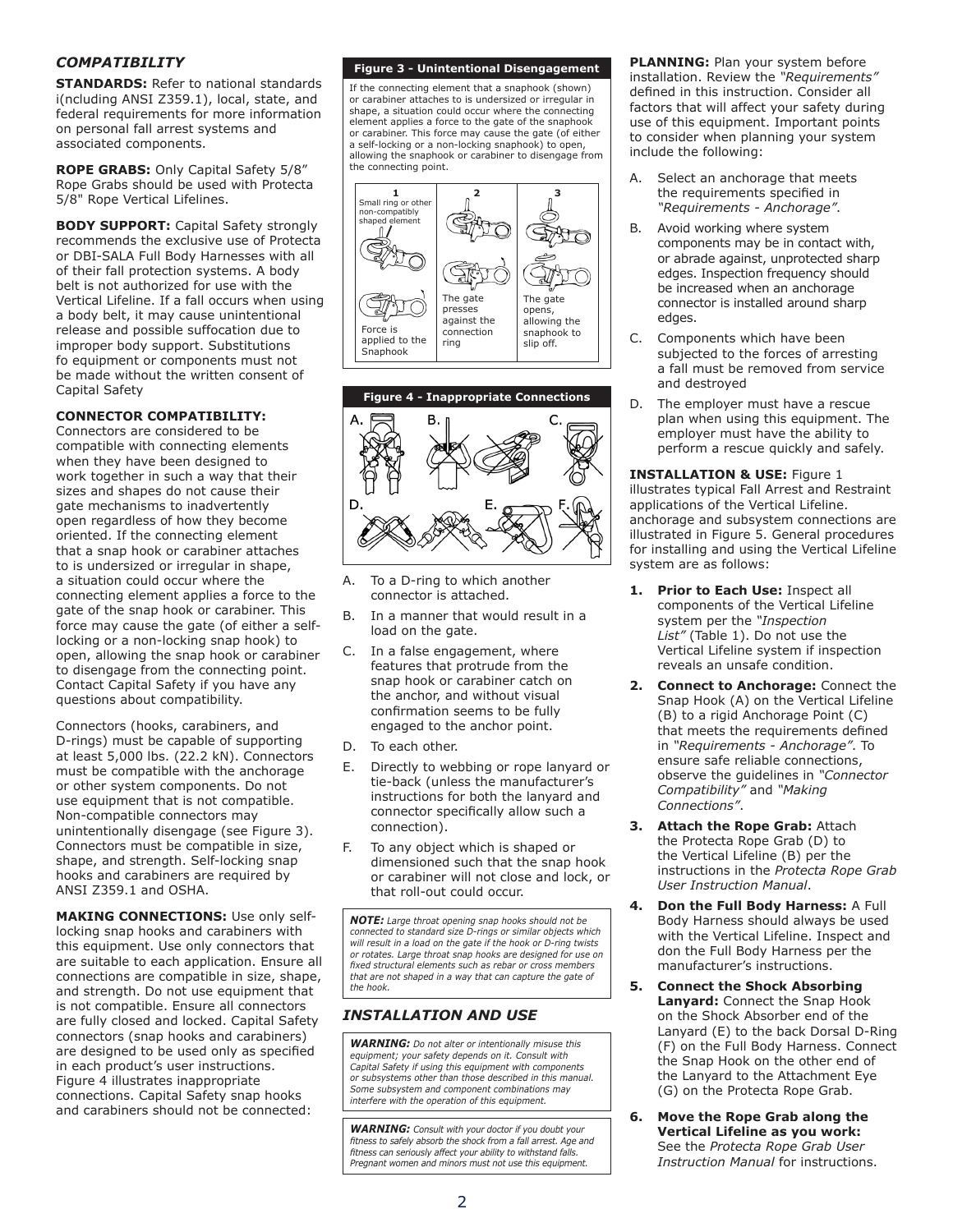### **Figure 5 - Vertical Lifeline System Connections**



**A** Snap Hook **B** Lifeline **C** Anchorage Point **D** Rope Grab **E** Shock Absorbing Lanyard **F** Dorsal D-Ring **G** Attachment Eye **H** Tie-Off Adaptor

*WARNING: If the Vertical Lifeline is subjected to fall arrest forces, it should be removed from service and destroyed.*

# *INspection*

**BEFORE EACH USE:** Inspect the Vertical Lifeline and connected subsystem(s) per the *Inspection Procedures* in Table 1.

**ANNUAL INSPECTION:** The Vertical Lifeline and connected subsystem(s) must be inspected per the I*nspection Procedures* in Table 1 by a competent person3, other than the user, at least annually. Record the results of each inspection in the *Inspection and Maintenance Log* on the back page of this instruction.

*NOTE: Cal/OSHA requires personal fall arrest systems be inspected prior to each use for wear, damage, and defects and inspected by a competent person3 at least twice a year, in accordance with the manufacturer's recommendations, with inspection dates documented.*

# *Maintenance & Storage*

**CLEANING:** Clean the Vertical Lifeline with water and a mild detergent. Wipe hardware dry with a clean, dry cloth and hang to air dry. Do not force dry with heat. An excessive build-up of dirt, paint, etc. may prevent the Vertical Lifeline from working properly, and in severe cases, weaken the rope.

**STORAGE:** Store the Vertical Lifeline in a cool, dry, clean environment, out of direct sunlight. Avoid areas where chemical vapors may be present. Thoroughly inspect the Vertical Lifeline per the procedures in Table 1 after extended storage.

| <b>Table 1 - Inspection Procedures</b>                                                                                                                                                                                 |                                                                                                                                                                                                                                                                                                                                                                                                                                                                                                                                                                                                                                                                                                             |  |  |  |
|------------------------------------------------------------------------------------------------------------------------------------------------------------------------------------------------------------------------|-------------------------------------------------------------------------------------------------------------------------------------------------------------------------------------------------------------------------------------------------------------------------------------------------------------------------------------------------------------------------------------------------------------------------------------------------------------------------------------------------------------------------------------------------------------------------------------------------------------------------------------------------------------------------------------------------------------|--|--|--|
| Hardware                                                                                                                                                                                                               | Inspect lifeline hardware (snap hooks,<br>ferrules, thimbles, etc.). These items<br>must not be damaged, broken or<br>distorted. These items must be free<br>of sharp edges, burrs, cracks, worn<br>parts, or corrosion. Hook gates must<br>move freely and lock upon closing.                                                                                                                                                                                                                                                                                                                                                                                                                              |  |  |  |
| Rope                                                                                                                                                                                                                   | Inspect the lifeline rope for<br>concentrated wear. Material must<br>be free of frayed strands, broken<br>yarns, cuts, abrasions, burns, and<br>discoloration. The rope must be free of<br>knots, excessive soiling, paint build-<br>up, and rust staining. Rope splices<br>must be tight, with five full tucks,<br>and thimbles must be held firmly<br>by the splice. Check for chemical or<br>heat damage; indicated by brown,<br>discolored, or brittle areas. Check<br>for ultraviolet damage; indicated<br>by discoloration and splinters and<br>slivers along the rope surface. All<br>of the above factors are known to<br>reduce rope strength. Damaged or<br>questionable rope should be replaced. |  |  |  |
| Labels<br>Inspect labels. All labels must<br>be present and fully legible (see<br>"Labeling").                                                                                                                         |                                                                                                                                                                                                                                                                                                                                                                                                                                                                                                                                                                                                                                                                                                             |  |  |  |
| Subsystems                                                                                                                                                                                                             | Inspect each system component or<br>subsystem per the manufacturer's<br>instructions                                                                                                                                                                                                                                                                                                                                                                                                                                                                                                                                                                                                                        |  |  |  |
| <b>AFTER INSPECTION: Record the results of</b><br>each inspection in the "Inspection & Maintenance<br>Log". If inspection reveals any damage, the<br>Vertical Lifeline must be removed and disposed of<br>immediately. |                                                                                                                                                                                                                                                                                                                                                                                                                                                                                                                                                                                                                                                                                                             |  |  |  |

## *Specifications*

| <b>Table 2 - Models &amp; Specifications</b> |                                              |                                                                                                                                                                       |  |  |  |  |
|----------------------------------------------|----------------------------------------------|-----------------------------------------------------------------------------------------------------------------------------------------------------------------------|--|--|--|--|
| Model/<br>Length                             | Rope                                         | <b>Snap Hook</b>                                                                                                                                                      |  |  |  |  |
| 1299996<br>$25'$ (7.6m)                      | • 5/8" Diameter<br>· Polyester &             | $\bullet$ 3/4" (1.9cm)<br>Throat<br>• Zinc Plated Allov<br>Steel with Clear<br>Chromate<br>• 3,600 lb (16kN)<br>Gate<br>• 5,000 lbs (22kN)<br><b>Tensile Strenath</b> |  |  |  |  |
| 1299991<br>30'(9.1m)                         | Polypropylene<br><b>Blend</b><br>• 7,000 lbs |                                                                                                                                                                       |  |  |  |  |
| 1299997<br>50' (15.2m)                       | (31kN)<br>Minimum<br><b>Breaking</b>         |                                                                                                                                                                       |  |  |  |  |
| 1299992<br>75' (22.9m)                       | Strength<br>$• 5 - 15$ lbs<br>$(22-67 N)$    |                                                                                                                                                                       |  |  |  |  |
| 1299998<br>$100'$ (30.5m)                    | Hardness                                     |                                                                                                                                                                       |  |  |  |  |

### *Labeling:*

All labeling must be securely attached to the Vertical Lifeline and must be fully legible.



### *Medical Warning*

*For user safety, workers with physical disabilities or muscular problems should receive medical advice prior to using fall arrest equipment. UNDER NO CIRCUMSTANCES should pregnant women or minors use Capital Safety fall arrest systems.*

*A worker's ability to accommodate arrest forces inflicted on the body in the event of a fall are seriously affected by age and fitness of the user. Only those in good health should work at heights. Please contact your physician should there be reason to doubt your ability to absorb the shock load on your body in the event of a fall.*

*<sup>3</sup> Competent person: An individual knowledgeable of a manufacturer's recom-mendations, instructions and manufactured components who is capable of identifying existing and predictable hazards in the proper selection, use and maintenance of fall protection.*